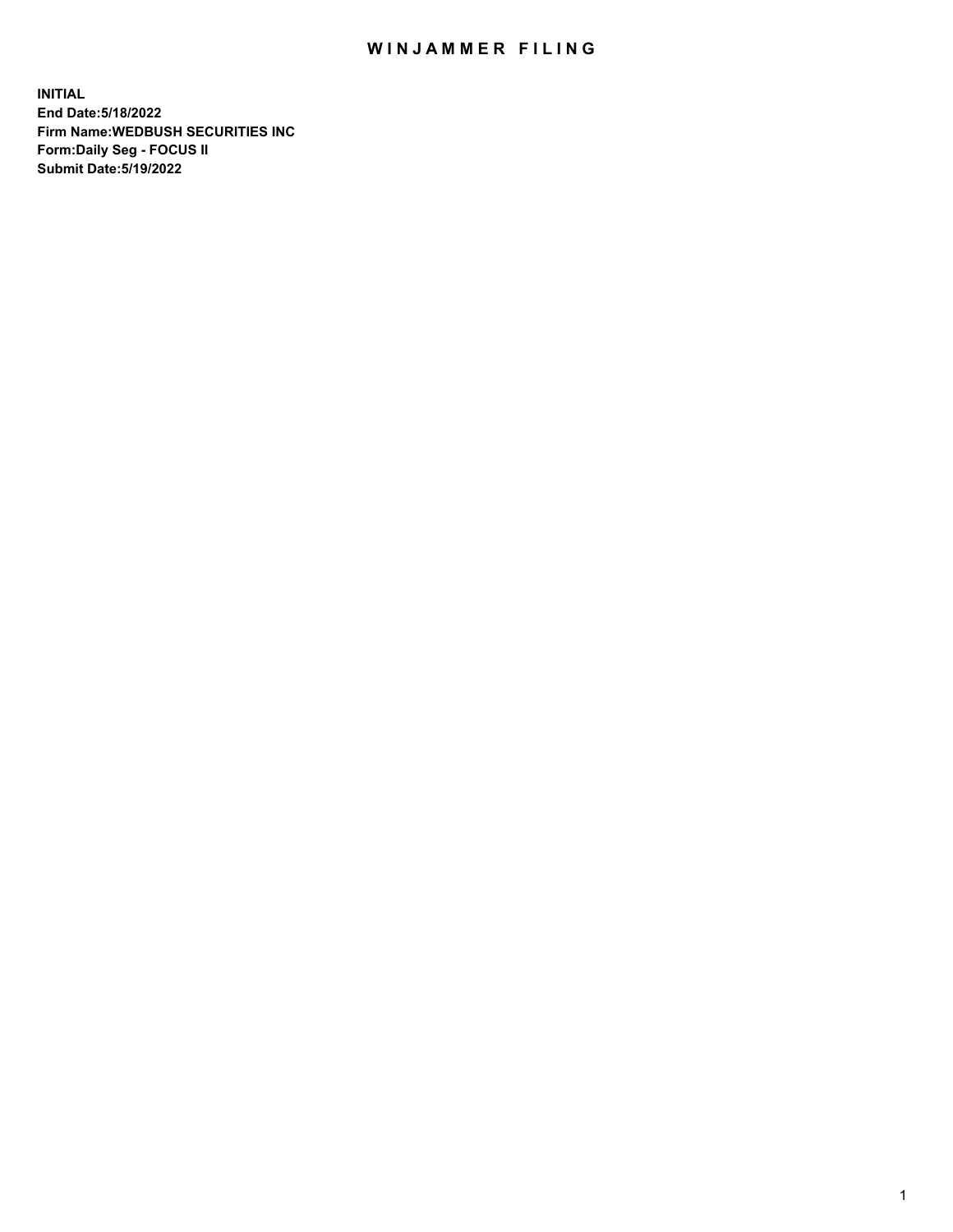**INITIAL End Date:5/18/2022 Firm Name:WEDBUSH SECURITIES INC Form:Daily Seg - FOCUS II Submit Date:5/19/2022 Daily Segregation - Cover Page**

| Name of Company                                                                                                                                                                                                                                                                                        | <b>WEDBUSH SECURITIES INC</b>                        |  |
|--------------------------------------------------------------------------------------------------------------------------------------------------------------------------------------------------------------------------------------------------------------------------------------------------------|------------------------------------------------------|--|
| <b>Contact Name</b>                                                                                                                                                                                                                                                                                    | <b>Kevin Wirth</b>                                   |  |
| <b>Contact Phone Number</b>                                                                                                                                                                                                                                                                            | 312-784-0475                                         |  |
| <b>Contact Email Address</b>                                                                                                                                                                                                                                                                           | kevin.wirth@wedbush.com                              |  |
| FCM's Customer Segregated Funds Residual Interest Target (choose one):<br>a. Minimum dollar amount: ; or<br>b. Minimum percentage of customer segregated funds required:% ; or<br>c. Dollar amount range between: and; or<br>d. Percentage range of customer segregated funds required between:% and%. | 19,000,000<br><u>0</u><br>00<br>0 <sub>0</sub>       |  |
| FCM's Customer Secured Amount Funds Residual Interest Target (choose one):<br>a. Minimum dollar amount: ; or<br>b. Minimum percentage of customer secured funds required:%; or<br>c. Dollar amount range between: and; or<br>d. Percentage range of customer secured funds required between: % and %.  | 1,000,000<br><u>0</u><br><u>00</u><br>0 <sub>0</sub> |  |
| FCM's Cleared Swaps Customer Collateral Residual Interest Target (choose one):<br>a. Minimum dollar amount: ; or<br>b. Minimum percentage of cleared swaps customer collateral required:%; or<br>c. Dollar amount range between: and; or                                                               | $\frac{0}{0}$<br>0 <sub>0</sub>                      |  |

d. Percentage range of cleared swaps customer collateral required between:% and%. **0 0**

Attach supporting documents CH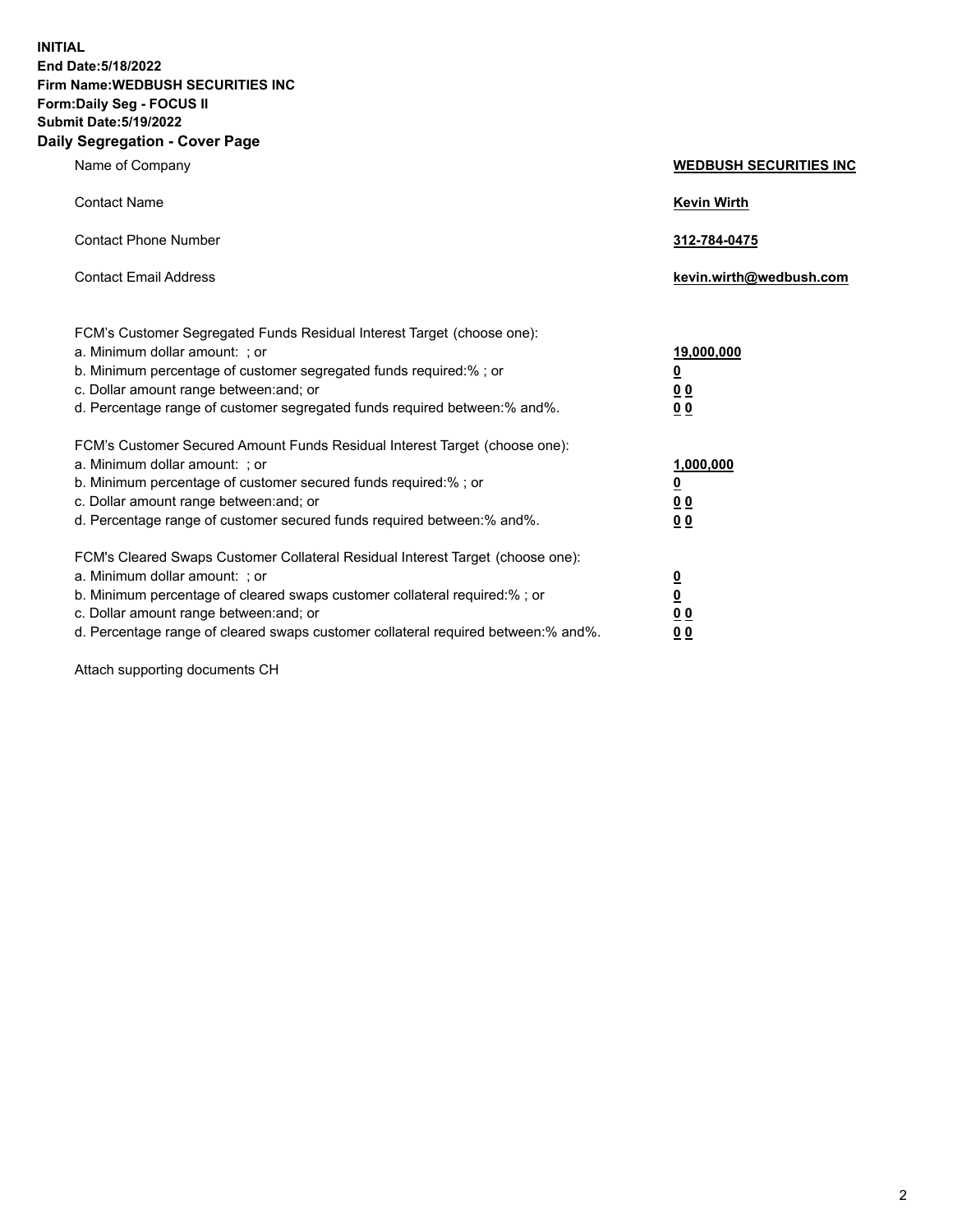**INITIAL End Date:5/18/2022 Firm Name:WEDBUSH SECURITIES INC Form:Daily Seg - FOCUS II Submit Date:5/19/2022 Daily Segregation - Secured Amounts**

|     | 2011, Ocgi ogation - Oceanea Anioanita                                                      |                                         |
|-----|---------------------------------------------------------------------------------------------|-----------------------------------------|
|     | Foreign Futures and Foreign Options Secured Amounts                                         |                                         |
|     | Amount required to be set aside pursuant to law, rule or regulation of a foreign            | $0$ [7305]                              |
|     | government or a rule of a self-regulatory organization authorized thereunder                |                                         |
| 1.  | Net ledger balance - Foreign Futures and Foreign Option Trading - All Customers             |                                         |
|     | A. Cash                                                                                     | 34,611,603 [7315]                       |
|     | B. Securities (at market)                                                                   | $0$ [7317]                              |
| 2.  | Net unrealized profit (loss) in open futures contracts traded on a foreign board of trade   | -289,657 [7325]                         |
| 3.  | Exchange traded options                                                                     |                                         |
|     | a. Market value of open option contracts purchased on a foreign board of trade              | <b>31,176</b> [7335]                    |
|     | b. Market value of open contracts granted (sold) on a foreign board of trade                | $0$ [7337]                              |
| 4.  | Net equity (deficit) (add lines 1. 2. and 3.)                                               | 34, 353, 122 [7345]                     |
| 5.  | Account liquidating to a deficit and account with a debit balances - gross amount           | 14,409 [7351]                           |
|     | Less: amount offset by customer owned securities                                            | 0 [7352] 14,409 [7354]                  |
| 6.  | Amount required to be set aside as the secured amount - Net Liquidating Equity              | 34,367,531 [7355]                       |
|     | Method (add lines 4 and 5)                                                                  |                                         |
| 7.  | Greater of amount required to be set aside pursuant to foreign jurisdiction (above) or line | 34,367,531 [7360]                       |
|     | 6.                                                                                          |                                         |
|     | FUNDS DEPOSITED IN SEPARATE REGULATION 30.7 ACCOUNTS                                        |                                         |
| 1.  | Cash in banks                                                                               |                                         |
|     | A. Banks located in the United States                                                       | 19,635,732 [7500]                       |
|     | B. Other banks qualified under Regulation 30.7                                              | 3,007,909 [7520] 22,643,641 [7530]      |
| 2.  | <b>Securities</b>                                                                           |                                         |
|     | A. In safekeeping with banks located in the United States                                   | $0$ [7540]                              |
|     | B. In safekeeping with other banks qualified under Regulation 30.7                          | 0 [7560] 0 [7570]                       |
| 3.  | Equities with registered futures commission merchants                                       |                                         |
|     | A. Cash                                                                                     | 9,998,979 [7580]                        |
|     | <b>B.</b> Securities                                                                        | $0$ [7590]                              |
|     | C. Unrealized gain (loss) on open futures contracts                                         | $0$ [7600]                              |
|     | D. Value of long option contracts                                                           | $0$ [7610]                              |
|     | E. Value of short option contracts                                                          | <u>0</u> [7615] <u>9,998,979</u> [7620] |
| 4.  | Amounts held by clearing organizations of foreign boards of trade                           |                                         |
|     | A. Cash                                                                                     | 6,924,857 [7640]                        |
|     | <b>B.</b> Securities                                                                        | <u>0</u> [7650]                         |
|     | C. Amount due to (from) clearing organization - daily variation                             | $0$ [7660]                              |
|     | D. Value of long option contracts                                                           | $0$ [7670]                              |
|     | E. Value of short option contracts                                                          | 0 [7675] 6,924,857 [7680]               |
| 5.  | Amounts held by members of foreign boards of trade                                          |                                         |
|     | A. Cash                                                                                     | 86,395 [7700]                           |
|     | <b>B.</b> Securities                                                                        | $0$ [7710]                              |
|     | C. Unrealized gain (loss) on open futures contracts                                         | $0$ [7720]                              |
|     | D. Value of long option contracts                                                           | 31,176 [7730]                           |
| 6.  | E. Value of short option contracts                                                          | 0 [7735] 117,571 [7740]                 |
| 7.  | Amounts with other depositories designated by a foreign board of trade                      | 0 [7760]                                |
| 8.  | Segregated funds on hand<br>Total funds in separate section 30.7 accounts                   | $0$ [7765]                              |
| 9.  | Excess (deficiency) Set Aside for Secured Amount (subtract line 7 Secured Statement         | 39,685,048 [7770]                       |
|     | Page 1 from Line 8)                                                                         | 5,317,517 [7380]                        |
| 10. | Management Target Amount for Excess funds in separate section 30.7 accounts                 | 1,000,000 [7780]                        |
| 11. | Excess (deficiency) funds in separate 30.7 accounts over (under) Management Target          | 4,317,517 [7785]                        |
|     |                                                                                             |                                         |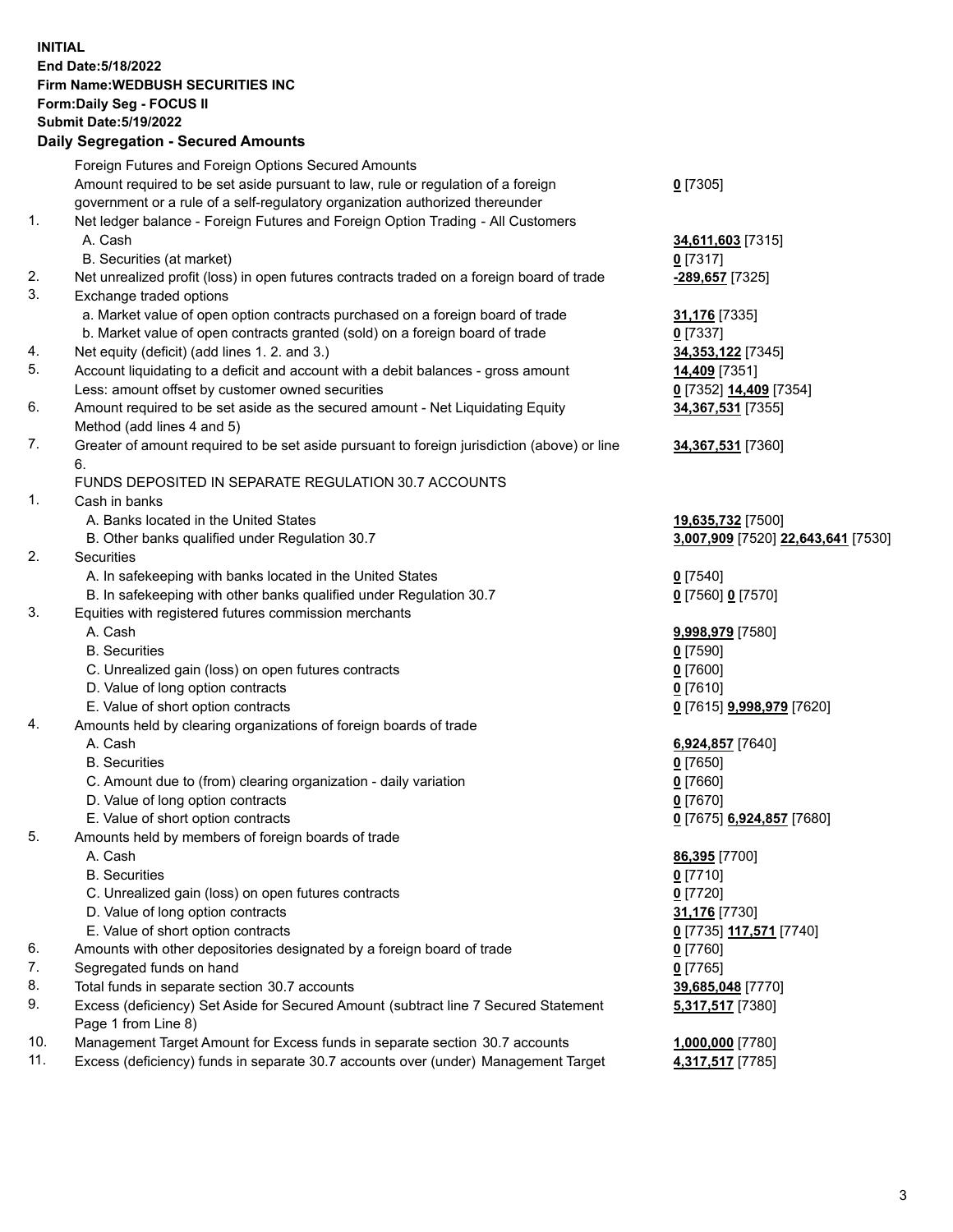|     | <b>INITIAL</b>                                                                      |                                               |
|-----|-------------------------------------------------------------------------------------|-----------------------------------------------|
|     | End Date: 5/18/2022                                                                 |                                               |
|     | <b>Firm Name: WEDBUSH SECURITIES INC</b>                                            |                                               |
|     | Form: Daily Seg - FOCUS II                                                          |                                               |
|     | <b>Submit Date: 5/19/2022</b>                                                       |                                               |
|     | Daily Segregation - Segregation Statement                                           |                                               |
|     | SEGREGATION REQUIREMENTS(Section 4d(2) of the CEAct)                                |                                               |
| 1.  | Net ledger balance                                                                  |                                               |
|     | A. Cash                                                                             | 1,460,576,735 [7010]                          |
|     | B. Securities (at market)                                                           | 168,037,548 [7020]                            |
| 2.  | Net unrealized profit (loss) in open futures contracts traded on a contract market  | 1,111,027,916 [7030]                          |
| 3.  | Exchange traded options                                                             |                                               |
|     | A. Add market value of open option contracts purchased on a contract market         | 7,748,550,974 [7032]                          |
|     | B. Deduct market value of open option contracts granted (sold) on a contract market | -5,342,742,617 [7033]                         |
| 4.  | Net equity (deficit) (add lines 1, 2 and 3)                                         | 5,145,450,556 [7040]                          |
| 5.  | Accounts liquidating to a deficit and accounts with                                 |                                               |
|     | debit balances - gross amount                                                       | 9,603,253 [7045]                              |
|     | Less: amount offset by customer securities                                          | <mark>-9,043,451</mark> [7047] 559,802 [7050] |
| 6.  | Amount required to be segregated (add lines 4 and 5)                                | 5,146,010,358 [7060]                          |
|     | FUNDS IN SEGREGATED ACCOUNTS                                                        |                                               |
| 7.  | Deposited in segregated funds bank accounts                                         |                                               |
|     | A. Cash                                                                             | 837,070,428 [7070]                            |
|     | B. Securities representing investments of customers' funds (at market)              | $0$ [7080]                                    |
|     | C. Securities held for particular customers or option customers in lieu of cash (at | 474,157 [7090]                                |
|     | market)                                                                             |                                               |
| 8.  | Margins on deposit with derivatives clearing organizations of contract markets      |                                               |
|     | A. Cash                                                                             | 871,090,899 [7100]                            |
|     | B. Securities representing investments of customers' funds (at market)              | 923,776,161 [7110]                            |
|     | C. Securities held for particular customers or option customers in lieu of cash (at | 163,675,583 [7120]                            |
|     | market)                                                                             |                                               |
| 9.  | Net settlement from (to) derivatives clearing organizations of contract markets     | -12,113,353 [7130]                            |
| 10. | Exchange traded options                                                             |                                               |
|     | A. Value of open long option contracts                                              | 7,748,550,974 [7132]                          |
|     | B. Value of open short option contracts                                             | -5,342,742,617 [7133]                         |
| 11. | Net equities with other FCMs                                                        |                                               |
|     | A. Net liquidating equity                                                           | $0$ [7140]                                    |
|     | B. Securities representing investments of customers' funds (at market)              | $0$ [7160]                                    |
|     | C. Securities held for particular customers or option customers in lieu of cash (at | $0$ [7170]                                    |
|     | market)                                                                             |                                               |
| 12. | Segregated funds on hand                                                            | 3,887,808 [7150]                              |
| 13. | Total amount in segregation (add lines 7 through 12)                                | 5,193,670,040 [7180]                          |
| 14. | Excess (deficiency) funds in segregation (subtract line 6 from line 13)             | 47,659,682 [7190]                             |
| 15. | Management Target Amount for Excess funds in segregation                            | 19,000,000 [7194]                             |
| 16. | Excess (deficiency) funds in segregation over (under) Management Target Amount      | 28,659,682 [7198]                             |

16. Excess (deficiency) funds in segregation over (under) Management Target Amount Excess